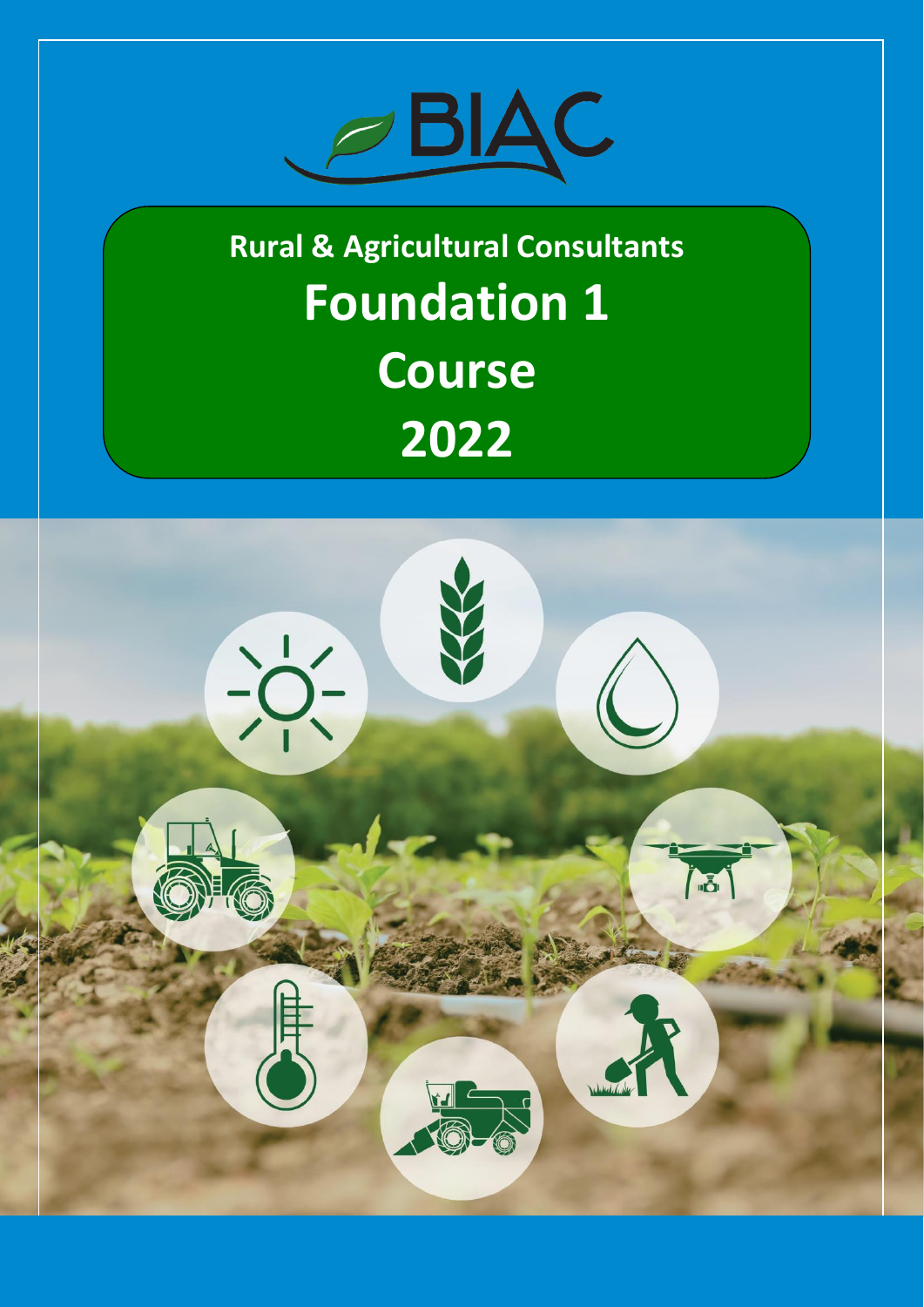# **BIAC - Rural & Agricultural Consultants Foundation 1 Course**

# **Introduction to the course**

The BIAC Rural & Agricultural Consultants Foundation Course is a wellestablished course designed and intended as a refresher course for those already in the profession, as well as for those who have recently started employment within companies who provide Rural & Agricultural Consultancy. The course allows participants to gain a fuller understanding of the industry they work in.

This course provides an opportunity to experience a cross section of the profession, along with presentations by people directly involved in the agricultural and rural sectors. This allows the individuals taking part in the Course to develop their knowledge of the industry by hearing presentations and discussion with one another.

The BIAC Rural & Agricultural Consultants Foundation Course is a residential Course and takes place over 2 days.

## **Training sessions will include**

- ➢ Transition Into Consultancy
	- o Preparing yourself for role change
- ➢ Promise, Deliver, Leave Behind
	- o The art and skill of report writing and terms of engagement
- ➢ Interactions UK and Devolved Policy and legacy EU Policy on agricultural business
	- o The all-important agri-environment schemes, woodlands and relationships with the RPA
- $\triangleright$  The Liability of Consultancy
	- o PI insurance and confirmation and demonstration of competence
- $\triangleright$  Business Planning
	- o Business plans, cash flow forecasting, viability of existing/new enterprises and farm diversification
- $\triangleright$  Banking and Finance Arrangements
	- o What the bank wants to see. How do banks loan, what are they looking at, when will they loan, what ratios do they work to etc.
- ➢ Tax Implications
	- o The opportunities and the pitfalls of tax and VAT and capital expenditure
- ➢ Tips from Experience
	- o Guidance and practical experience
- $\triangleright$  Case Studies with breakout sessions;
	- o Covering practical aspects of; Contract farming, share farming, alternative business structures for agricultural consultants



The Farm Office, Redend Farm, Station Road, Pilning, Bristol BS35 4JW Telephone 01275 375559 Email events@biac.co.uk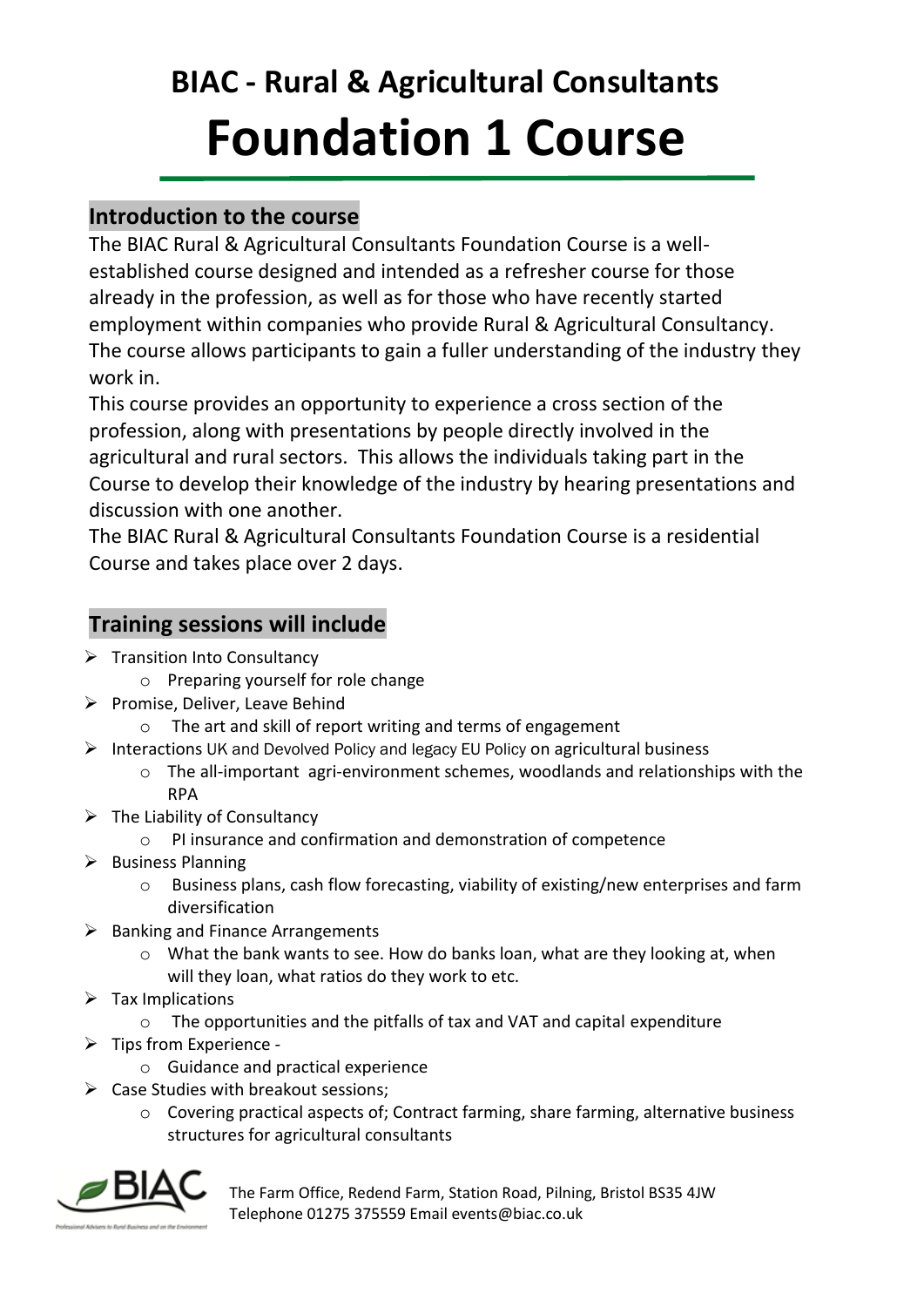# **BOOKING YOUR PLACE**

# **How to book the BIAC Foundation 1 Course 4 th – 5 th October 2022**

- ONLINE <http://www.biac.co.uk/events>
- EMAIL Forward your booking form to [info@biac.co.uk](mailto:info@biac.co.uk) with confirmation of BACS payment to BIAC Account Number 90192473 Sort Code 20 01 09
- POST Complete the booking form and return with cheque payment to BIAC The Farm Office, Redend Farm, Station Road, Pilning, Bristol BS35 4JW

*If you require a VAT invoice please retain a copy of this form for your records VAT Registration Number GB 650 6050 66 (VAT charged at 20%) See overleaf for cancellation clauses & notice regarding Covid-19*

| Name | Company | Email | Members £600.00<br>(inc. VAT @ 20%)<br><b>Non-Members</b><br>£900.00<br>(inc. VAT at 20%) |
|------|---------|-------|-------------------------------------------------------------------------------------------|
|      |         |       |                                                                                           |
|      |         |       |                                                                                           |
|      |         |       |                                                                                           |
|      |         |       |                                                                                           |
|      |         |       |                                                                                           |



The Farm Office, Redend Farm, Station Road, Pilning, Bristol BS35 4JW Telephone 01275 375559 Email events@biac.co.uk